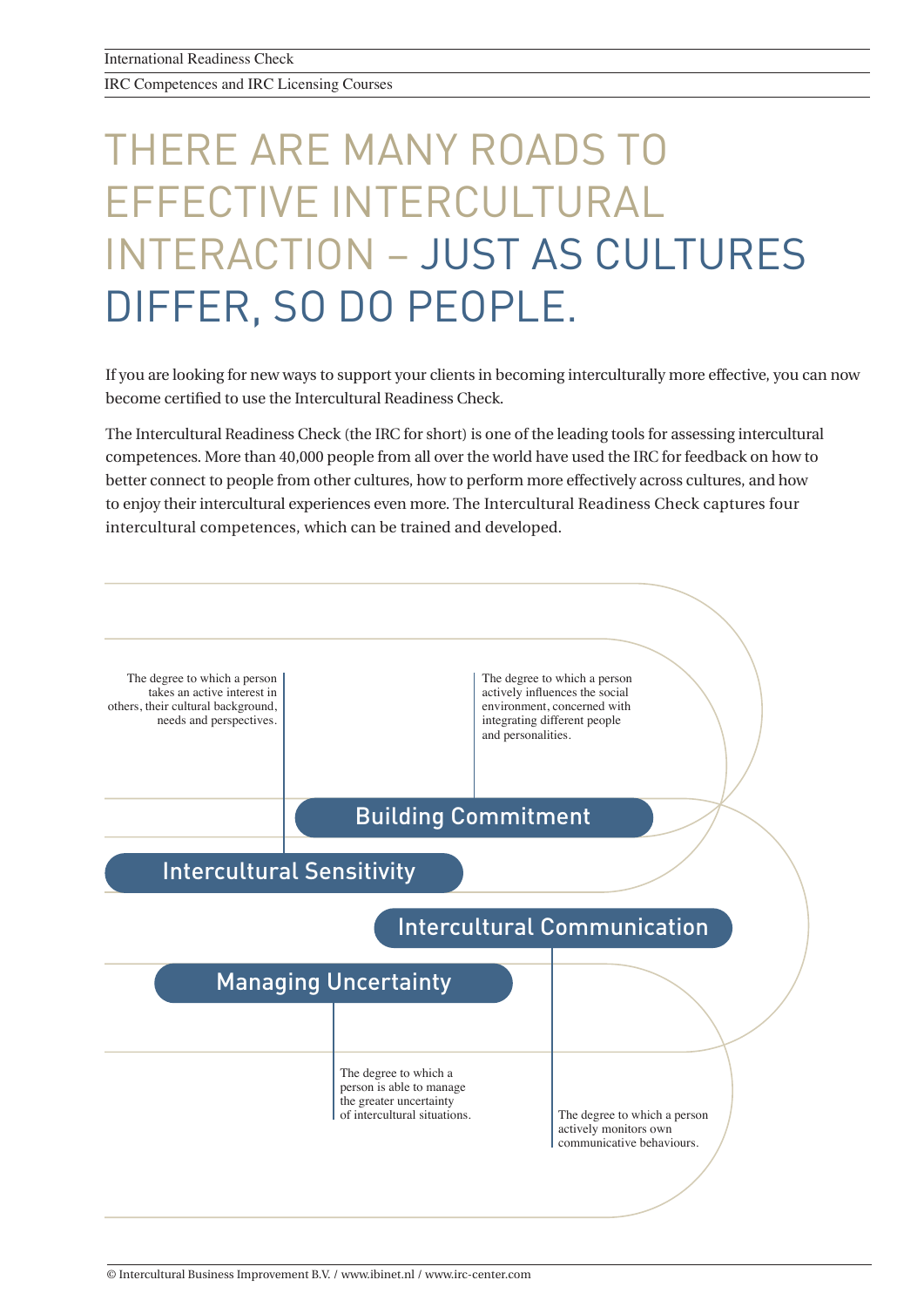IRC Competences and IRC Licensing Courses

### *,KDYHWKRURXJKO\HQMR\HGHYHU\DVSHFWRIWKLVFHUWLÀFDWLRQSURFHVV7KH,%,WHDPLVDWRWDOSOHDVXUHWRZRUNZLWKDQG,ORRN*

*,KDGDORYHO\WUDLQLQJZLWKWKH,5&DQGP\FOLHQW·VWHDPUHDOO\LQVSLULQJDQGYHU\LQWHUHVWLQJXVLQJWKLVQHZIDFLOLWDWLRQ PHWKRGDVWKHEDVLVRUDUFKLWHFWXUHXSRQZKLFKWKHWUDLQLQJZDVVHWDQGLWZRUNHGUHDOO\ZHOO2QFHDJDLQWKHWHDPUHDOO\ The IRC has become a fixed element in our international development centers.* KARIN WESTPFAHL, CORPORATE HUMAN RESOURCES, PERSONNEL DEVELOPMENT, TALENT MANAGEMENT BSH HAUSGERÄTE GMBH *The IRC has added the intercultural competence perspective to our development centers for high potentials. From the start, participants have recognized the IRC feedback as valuable and informative; they welcome the IRC assessment as an opportunity to reflect about their current intercultural approach and how to improve it.* 

*\*UHDW-RE7KH,5&LVWHUULÀF,ZDVFRPSDULQJWKHIHHGEDFN,UHFHLYHGIURPWKH,5&DJDLQVWDSLORWYHUVLRQRIDQRWKHU The IRC might be best likened to a compass, as it sets a clear direction toward development LQVWUXPHQW,XWLOL]HGDIHZ\HDUVEDFN7KH,5&VWDQGVRXWLQTXDOLW\DQGGHSWKRILQVLJKWSOXVUHFRPPHQGDWLRQV of one's competences. I am continually amazed by how much can be achieved with the IRC in a one-hour coaching session.* SUNDAE SCHNEIDER-BEAN, SWISS POST

*7KH,5&LVDIDQWDVWLFWRROWRVKRZSHRSOHZKDWZHH[DFWO\PHDQZLWKLQWHUFXOWXUDOEHKDYLRU,WVKRZVZKHUH\RXDUH Even if you are not working in an intercultural context, you will find that the*   $competences \, described$  here are essential for executives and teams to turn the challenges *WRZRUNZLWKRXWLWDQ\PRUH*INA BAUM SENIOR CONSULTANT AND BOARD MEMBER ITIM INTERNATIONAL *of their complex and changing business context into opportunities for innovation.* ROGER D. LEHMAN, PROFESSOR OF ENTREPRENEURSHIP AND FAMILY ENTERPRISE, INSEAD

### development. Individuals receive written personal feedback with detailed suggestions for

The IRC helps your clients to better understand how What do they do well, what will they find difficult, and how can you support them in developing the intercultural competences they need? WHELQGHYHORSLOVING FRASHWHORSLOVING FRASHWH they currently approach intercultural interactions.

The IRC is ideally suited for intercultural trainings, coaching, expatriate briefings and benchmarking across industries.

It can be accessed online and is available in eight languages: English, Chinese, Japanese, Dutch, German, French, Spanish and Brazilian Portuguese.

#### IRC Licensing – using the IRC IRC Licensing - using the IRC in your work:

You will be able to use the IRC with groups and individuals, for workshops, trainings, and coaching.

You can create your own client accounts online, give your clients access to the questionnaire, and guages whenever you want. generate their IRC profiles in any of its eight lan-

You can better identify your clients' learning needs, giving them feedback and constructive advice for further competence development.

### The IRC is one of the few intercultural tools tested for reliability and validity.

Of the reliable and valid intercultural assessment practical, uncomplicated, and solid. From its start, the IRC was rated as one of the two best tools available on the market. tools, the IRC offers an ideal combination of being

Over the past 10 years, more than 40,000 respondents from all over the world filled in the IRC, making the IRC database one of the largest sources of information on intercultural competences world-wide.

The database has been analyzed in four studies to monitor the quality of the instrument.Reliability checks involving a major re-analysis with input from 13,000 respondents were used to develop the new and improved IRC 2.0.

#### $\mathbb{R}^n$  Licensing – making the investment IRC Licensing – making the investment as a trainer:

You can structure your content delivery around the competency approach with greater credibility.

Gain back your investment through enhanced offerings, customized training sessions, and coaching on competence development.

3DUWLFLSDWHLQWKH,5&QHWZRUNLQJRSSRUWXQLWLHVRIIHUHGE\ Participate in our IRC networking opportunities, for example, our Annual IRC Get Togethers, and the IRC Licensee Group on LinkedIn. You will meet likeminded professionals who are committed to intercultural competence development.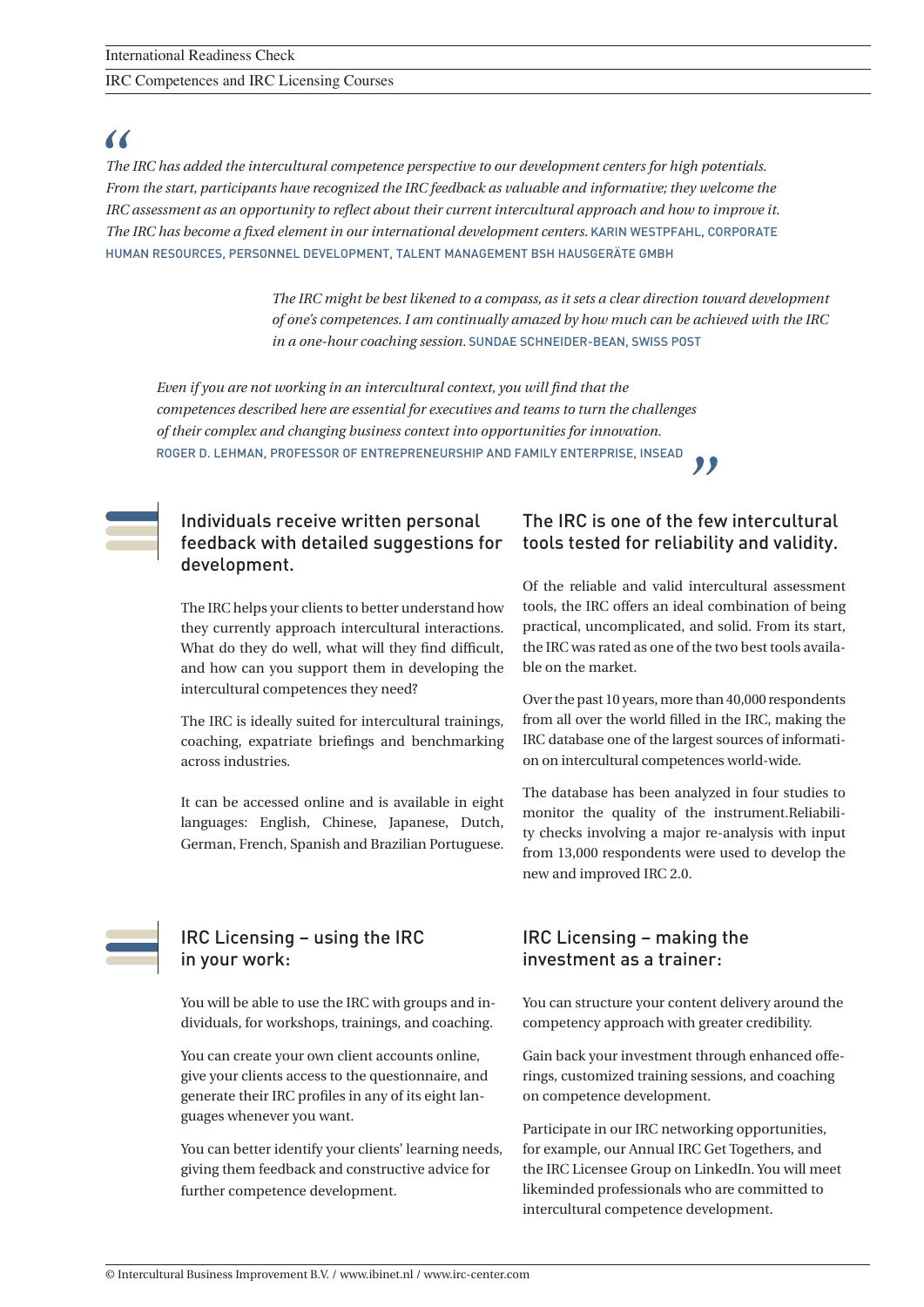### Intercultural Page 01 Readiness Check

### EXAMPLE



### $\overline{\phantom{a}}$ **John Doe**

competences range from one to nine. Depending on their scores, your clients receive detailed suggestions for development, which you can then explore further with them. The complete IRC report consists of eleven or more pages, is professionally formatted, Here you see what an IRC profile looks like. Scores on the four IRC and available in seven languages. As an IRC Licensee, you will be able to generate the IRC report immediately after your client has completed the IRC questionnaire. For a full sample report, contact us at info@ibinet.nl. We look forward to hearing from you!

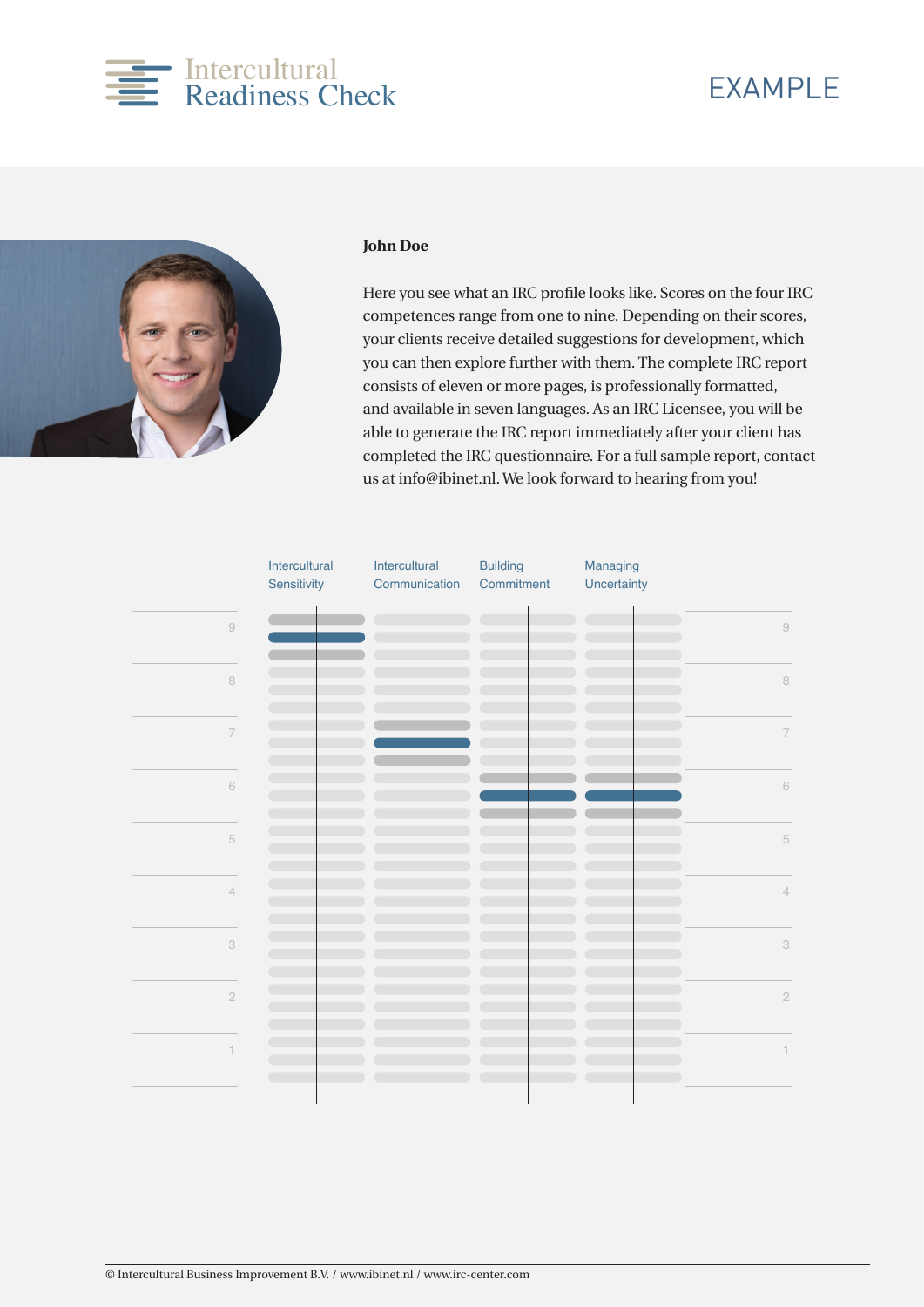# INTERCULTURAL READINESS CHECK CERTIFICATION PROGRAM

**The Intercultural Readiness Check (© Intercultural Business Improvement) is a valid and reliable questionnaire assessing four intercultural competences. Developed and monitored in association with leading universities, the Intercultural Readiness Check provides new insights about an individual's approach to intercultural interactions, and offers practical tips for how to develop the four competences further.**

### **How can you use the Intercultural Readiness Check?**

The Intercultural Readiness Check is suitable for individual and group interventions, in both crossborder and domestic diversity contexts. Specifically, it can be used for

- Individual assessment in coaching and group training situations
- Group analysis for supporting a team to benefit from its diversity
- Organization-wide needs assessment for training design
- Program evaluation to assess the effectiveness of interventions
- Research purposes in cooperation with Intercultural Business Improvement

### DAY ONE

### $\rightarrow$  Morning

09.00 to 12.30 Introduction to the Intercultural Readiness Check (with break in between)

- Introduction, welcome and objectives
- From Intercultural Readiness to Intercultural Effectiveness: Connecting Performing Enjoying
- Background and definition of the competences assessed by the Intercultural Readiness Check. Each IRC competence will be introduced through an exercise for later use in own programs.
- Presenting the Intercultural Readiness Check to a group before handing out feedback
- IRC profiles of participants. Time for questions and answers

### 12.30 to 13.30 Lunch

### $\rightarrow$  Afternoon

13.30 to 17.00 Feedback based on the Intercultural Readiness Check (with break in between)

- The content, structure and logic of the IRC feedback: How it works for you and your clients
- Practice time for giving feedback Round 1. Participants work in small groups. They take turns in practising to give feedback; adopting the role of feedback giver, recipient, and observer.
- $\bullet$  Debrief of Round 1 in the plenary
- Practice time for giving feedback Round 2 (as before, with roles changed)
- $\bullet$  Debrief of Round 2 in the plenary
- Practice time for giving feedback Round 3 (as before, with roles changed)
- $\bullet$  Debrief of Round 3 in the plenary
- Review of learning points Day One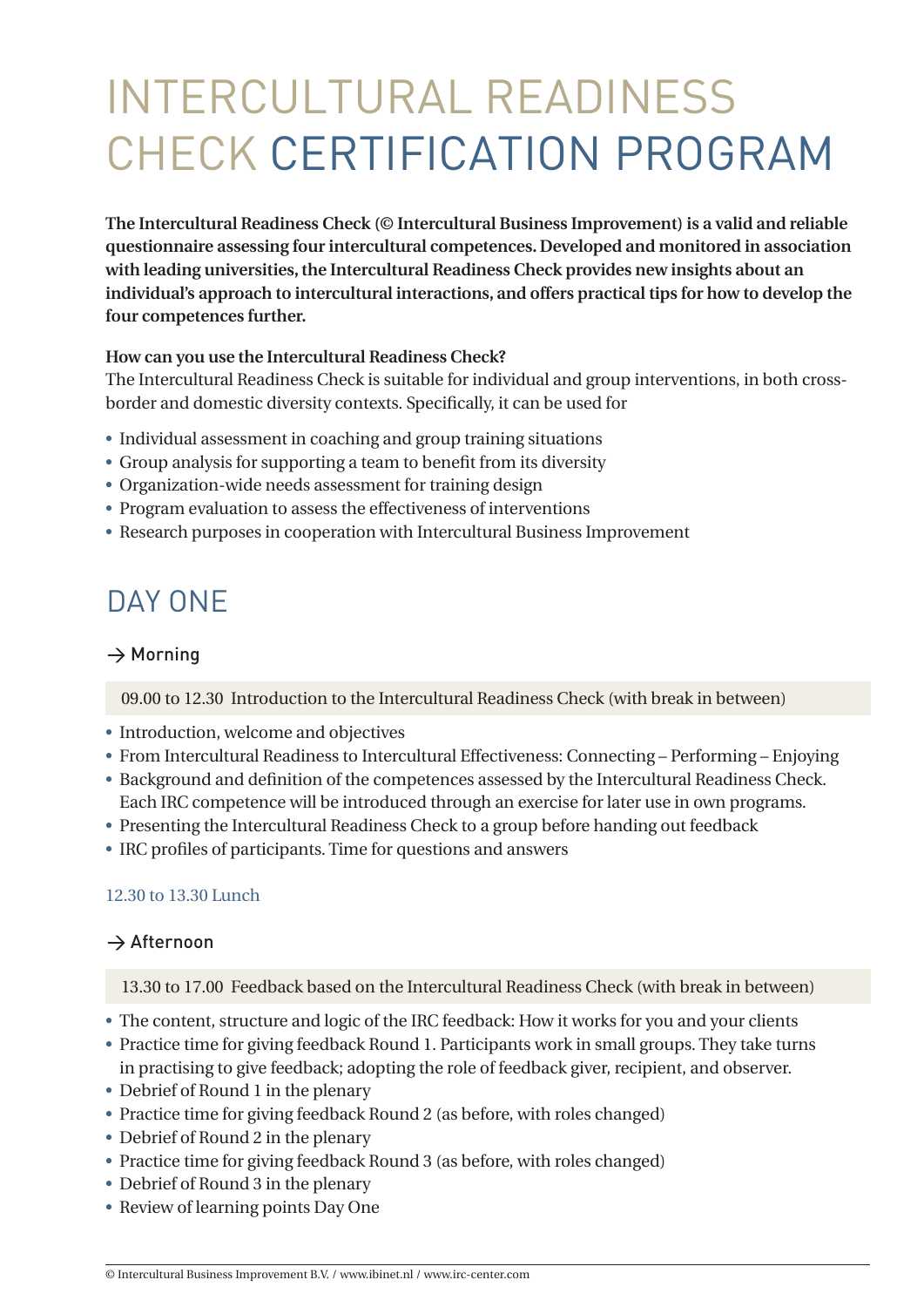### DAY TWO

### $\rightarrow$  Morning

- 09.00 to 10.30 Methodology of the Intercultural Readiness Check
- How we developed and tested the Intercultural Readiness Check
- FAQs by respondents

### 10.30 to 10.45 Break

10.45 to 12.30 Using the Intercultural Readiness Check with groups

- U Examples of programs structured around the IRC competences
- Exercises addressing the IRC competences

### 12.30 to 13.30 Lunch

### $\rightarrow$  Afternoon

13.30 to 14.30 Using the Intercultural Readiness Check with groups (cont.)

### 14.30 to 14.45 Break

### 14.45 Logistics of the IRC

- Becoming familiar with the IRC online system: Access the Licensee Area, create an account, view submitted records, print out profiles etc.
- IBI Licensing Agreement with Licensees
- Review of learning points Day Two
- Summary, feedback and closure

### 17.00 End of program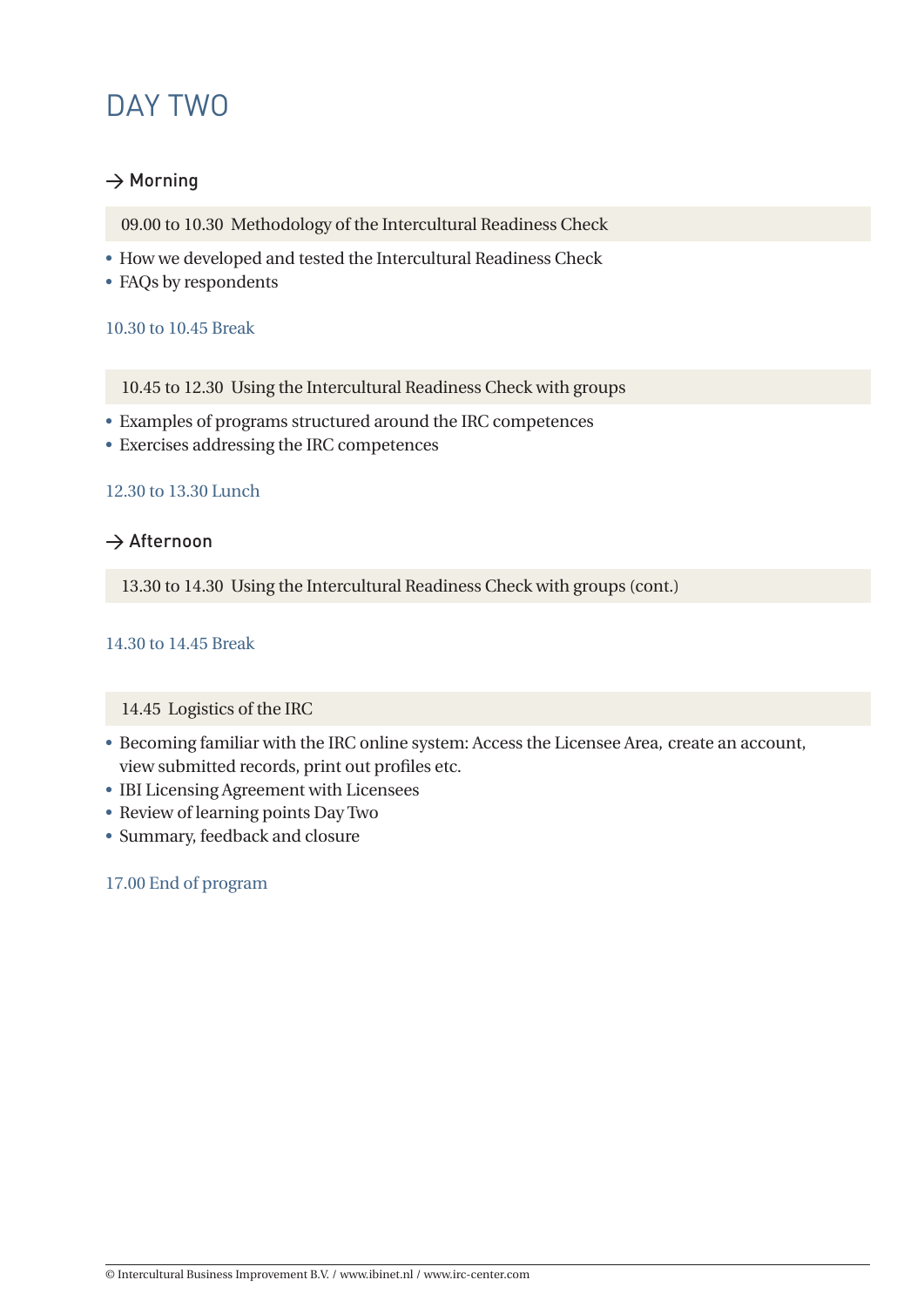## IRC CERTIFICATION COURSE REGISTRATION FORM

### → **Upcoming IRC Course 2022**

| <b>Online</b> | 7/14/21/28 June Online 9h-10h30 CET       | Early Bird € 100 till 01/05/2022 |
|---------------|-------------------------------------------|----------------------------------|
| Online        | 9/16/23/30 September Online 15h30-17h CET | Early Bird € 100 till 01/08/2022 |
|               | 1 and 2 December, Amsterdam 9h-17h CET    | Early Bird € 100 till 01/11/2022 |

Certification costs:  $\in 1,550$ . For members of non-profit and educational institutions:  $\in 1,350$ *All prices are exclusive of VAT of 21% if applicable.*

### $\rightarrow$  To register, please tick the relevant box below and enter your contact details.

- $\Box$  I want to participate in the Online IRC Certification Course June 2022
- I want to participate in the Online IRC Certification Course September 2022
- $\Box$  I want to participate in the IRC Certification Course December 2022 (Amsterdam)

Upon receipt of your registration, you will receive our invoice for the course. Registration is confirmed as soon as we have received your payment for the course.

Once certified, you can purchase IRC assessments. Please contact us for information about our corresponding IRC assessment pricing structure.

#### → **IRC Licensing Course Cancellation and Rescheduling Policy**

If for any reason you are unable to attend your course as planned, you may reschedule or cancel. Please inform us as soon as possible at +31 35 62 94 269 and in writing via email at info@ibinet.nl or mail to van Hengellaan 2, 1217 AS Hilversum, The Netherlands. The following cancellation and change fees will apply:

Cancellations: From date of registration up to 15 days prior to the first day of the course, you will receive a full refund minus a € 200 administration fee. Cancellations received less than 15 days in advance are nonrefundable. Rescheduling: You may reschedule to attend another IRC Course for up to one year from the date of cancellation. The full fee of your course will be applied to the then applicable cost of the new course.

| Full name               | Work phone                                              |  |
|-------------------------|---------------------------------------------------------|--|
| Organization            | E-Mail address                                          |  |
| Street and/or P. O. Box | VAT Identification code (for companies based in the EU) |  |
| City and postal code    | Country                                                 |  |

### **Please complete this form and send to:** Intercultural Business Improvement • info@ibinet.nl • +31 35 62 94 269